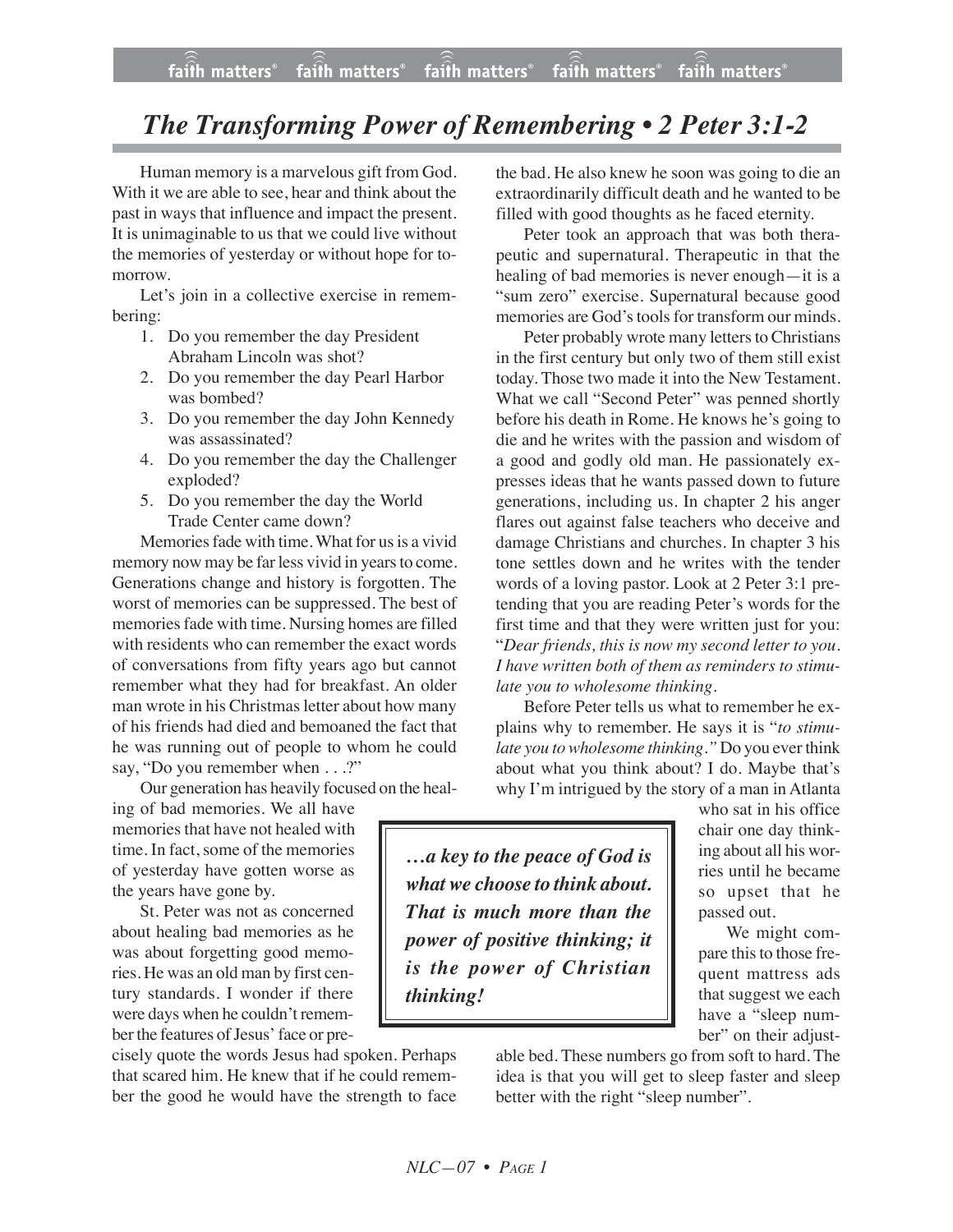St. Peter didn't sleep on a Select Comfort bed; he never even considered the possibility. But he might have had a "Select Think" with "think numbers" from a low of one to a high of 100 and from a low of unwholesome thoughts to a high of positive and wholesome thoughts that would transform everything about him. Of course, some of us say we have no control over what we think; we just think. But that it simply not true. We do control what we think. We may choose to think bad things or to think good things, to think things that are destructive to us or things that are beneficial to us.

This idea is not unique to Peter. St. Paul taught the same important concept in Philippians 4:8-9 when he said:

> *. . . whatever is true, whatever is noble, whatever is right, whatever is pure, whatever is lovely, whatever is admirable—if anything is excellent or praiseworthy think about such things. Whatever you have learned to received or heard from me, or seen in me—put it into practice. And the God of peace will be with you.*

In other words, think wholesome thoughts and practice good remembering and *"the peace of God will be with you."* So, a key to the peace of God is what we choose to think about. That is much more than the power of positive thinking; it is the power of Christian thinking!

Peter assumes we want wholesome thinking, worry-free living and the peace of God—plus a good night's sleep. So, Peter tells us how to think right. This is very important, so let's be sure to get it right. The way to transform our present thinking is through right remembering. What we remember about the past changes how we think in the present and what we think about the future. In 2 Peter 3:2 Peter tells us, "*I want you to recall the words spoken in the past by the holy prophets and the command given by our Lord and Savior through your apostles."*

Peter gives a two-part memory list. First on his list is the word spoken, specifically *"the words spoken in the past by the holy prophets."* Peter has in mind here the many predictions made by Old Testament prophets concerning the life, the death, the resurrection and the eventual second coming of Jesus Christ. Hundreds and thousands of years before Jesus was born these prophets told about his first coming to live, die and rise again. They also anticipated his second coming back to earth. Peter believed that remembering the prophets' fulfilled predictions bolstered faith in the fulfillment of still unfulfilled predictions.

One of Peter's main points is that the Old Testament is loaded with Jesus. Let me give you an unusual but interesting example. In the movie *The Passion of the Christ* there is a strange scene near the beginning of the movie where Jesus is in the Garden of Gethsemane on the eve of his crucifixion and a snake crawls around Jesus' feet. That is not actually recorded in the New Testament biographies of Jesus. Rather, it is a reference to what theologians have called the *Protevangelium.* This is Greek for the "first gospel" mention in the Old Testament in Genesis 3:15 which is a quote from God: *". . . he will crush your head, and you will strike his heel."*

This is a quote from God the Father speaking to the serpent Satan in the Garden of Eden. It is the prediction that Satan will inflict serious pain on Jesus (like a snake bite on the foot) but that Jesus would someday crush the head and power of Satan on the cross. While a snake bite is extremely painful and risky it is not necessarily fatal. By contrast, Jesus will crush the head of Satan through his crucifixion on the cross defeating Satan for eternity.

In the movie, the sandaled foot of Jesus crushes the head of the serpent. This first mention of the gospel in the Old Testament was fulfilled in the crucifixion of Jesus.

Of course, this is just one of the many biblical prophecies and promises. Most of the rest are less strange and easier to understand. Let me give you a few of the more familiar ones:

Psalm 23:

*The Lord is my shepherd, I shall not be in want. He makes me lie down in green pastures, he leads me beside quiet waters, he restores my soul. He guides me in paths of righteousness for his name's sake.*

*Even though I walk through the valley of the shadow of death, I will fear no evil, for you are with me; your rod and your staff, they comfort me.*

*You prepare a table before me in the presence of my enemies. You anoint my*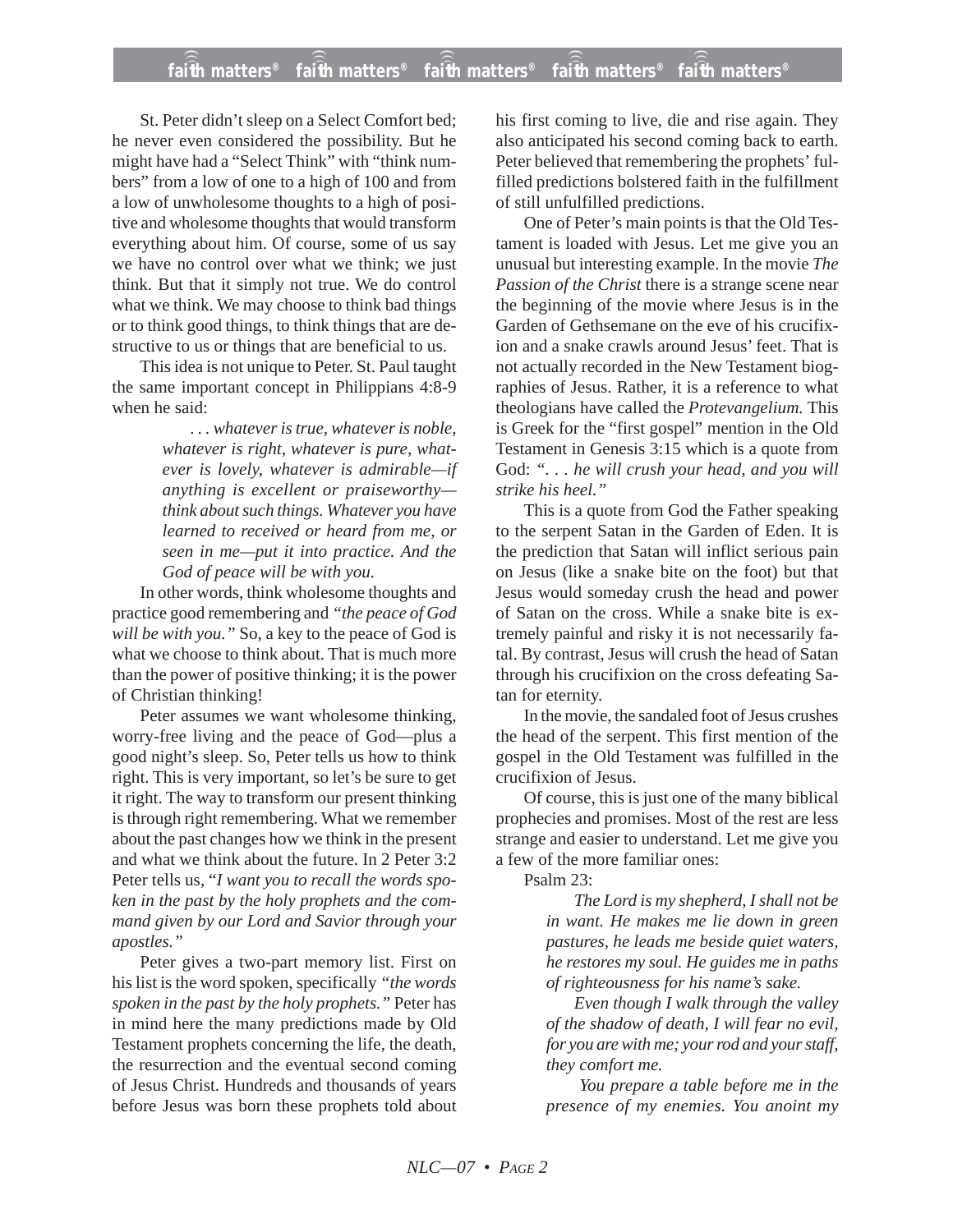*head with oil; my cup overflows. Surely goodness and love will follow me all the days of my life, and I will dwell in the house of the Lord forever.*

I have lost track of how many times I have read those words by a hospital bedside or next to a casket at a burial place in a cemetery. In these situations people are actually dealing with the valley of the shadow of death. When these words are read it recalls the words spoken in the past by the holy prophets. It is transforming to hear, "*Surely goodness and love will follow me all the days of my life, and I will dwell in the house of the Lord forever."* Remembering that has enormous influence and impact.

> Hebrews 13:5 is God's promise to Christians: "*Never will I leave you, never will I forsake you."* On your loneliest days when you think that everybody has turned against you, when you are totally desperate, when you think there is no way out . . . to recall these words of God written by a New Testament prophet is transforming.

> 1 Corinthians 10:13: "*God is faithful; he will not let you be tempted beyond what you can bear. But when you are tempted, he will also provide a way out so that you can stand up under it."*

These words have been enormously beneficial to those who feel they just can't take anymore,

who are absolutely crushed with the circumstances of life. Then they hear the promise of God that he will help us stand up under whatever we face and he will never allow it to get so bad that it will exceed his ability to make us stand strong in it.

And the list goes on. I once read through the entire Bible in a year and underlined in red hundreds of promises just like these. It was powerful. It was transforming. It stimulated wholesome thinking every time I paged through that Bible and reread *"the words spoken in the past by the holy prophets."*

There is an even broader application of Peter's teaching in 2 Peter 3:1-2. We should not just remember the words of the prophets. God wants us to remember every experience we have had with God. We should remember the words God has spoken to us personally, the miracles he has done in our lives, the blessings he has given to us and the ways he has seen us through past difficulties. If we remember what God has done in the past, that will change the way we think and behave in the present and the future.

That reminds me of another "*word spoken in the past by a holy prophet"*—Jeremiah. It's in the Old Testament book of Lamentations, a book of laments. It's called Lamentations because the capitol city of Jerusalem had been destroyed and the people were heartbroken. Here's what Jeremiah wrote in Lamentations 3:22-25:

> *Because of the Lord's great love we are not consumed, for his compassions never fail. They are new every morning; great is your faithfulness.*

*I say to myself, "The Lord is my portion; therefore I will wait for him."*

*The Lord is good to those whose hope in him, to the one who seeks himÉ.*

Second on Peter's two-part memory list is to remember the command given. He specifically remembers the expectations of Jesus when he writes in 2 Peter 3:2, "*I want you to recall the words spo-*

> *ken in the past by the holy prophets and the command given by our Lord and Savior through your apostles."*

> What command of Jesus is Peter referring to? He says that the source of our information is the apostles. That included Peter himself. He's talking about the words of Jesus recorded in the New Testa-

ment; but Jesus gave lots of commands in the New Testament. Jesus commanded us to repent. He commanded us to believe. He commanded us to trust. He commanded us to be baptized. Jesus commanded us to pray, to give, to go and teach his truth to others. Which one is it that Peter has in mind here?

*If we remember what God has done in the past, that will change the way we think and behave in the present and the future.*